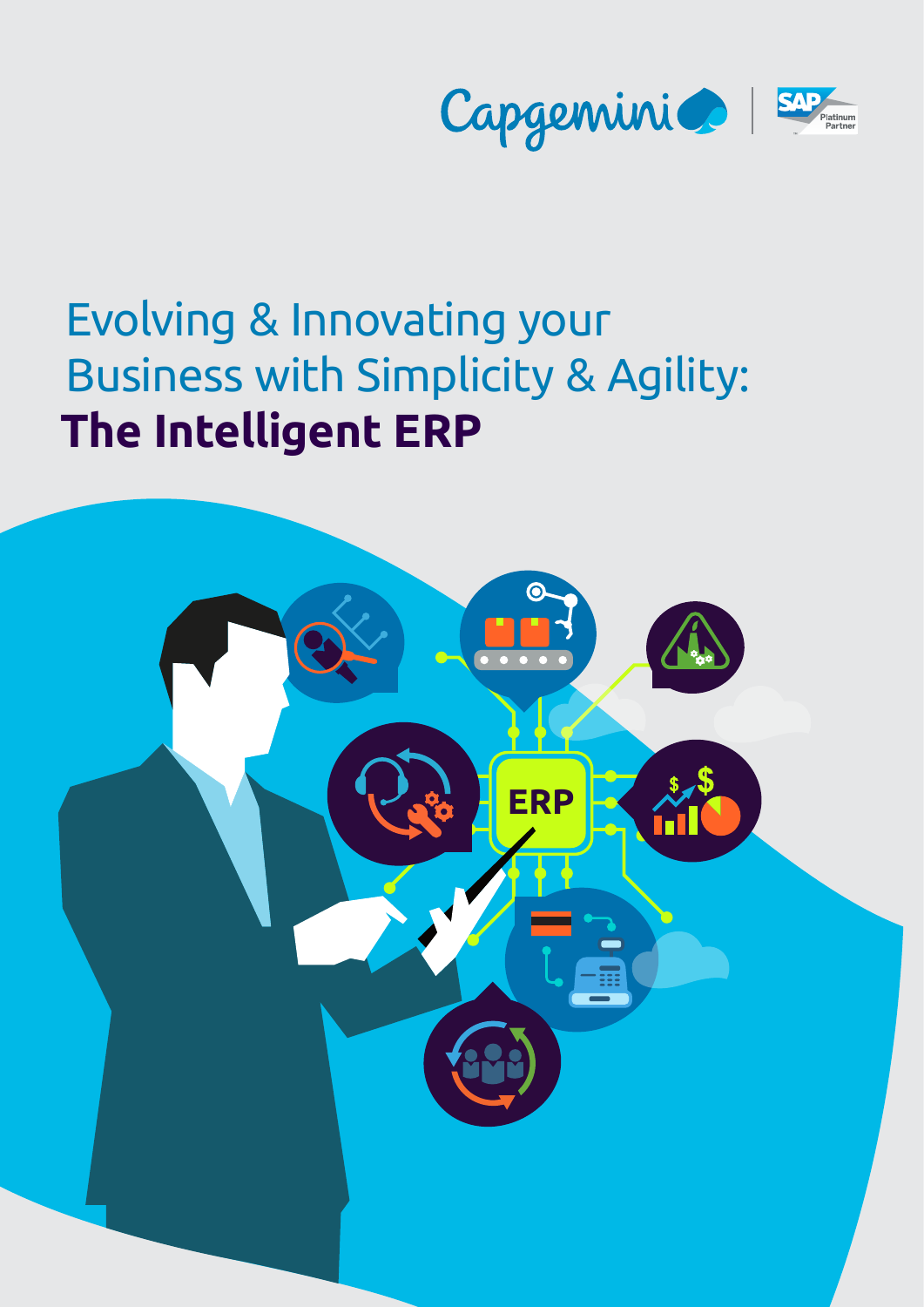today's revolution of Digital, the market for a cloud-first business transformation is exploding. Organizations are rapidly and heavily investing in transforming their business models, business processes and the supporting innovative technology platforms. **In**

The intent is to achieve a high degree of scalability, agility and ubiquitous information available in real-time and address the complexity of –

- Managing multi-business, multi-channels and more and more data
	- Managing operations at subsidiaries, multiple sites, multinational locations
- Managing a move from on-premise ERP to Cloud landscapes

**Did** 

**you** 

**know**

…with Speed, Predictable TCO, Continuous innovation and a Simple, reliable & safe operating model.

Capgemini and SAP work collaboratively together to provide clients with best-ofbreed technology solutions addressing client challenges in today's digital world and has the following key differentiators:

Capgemini has ample experience in defining Digital Transformation roadmaps resulting in accelerated implementation and lower TCO

We have accelerators ready and available for you to speed up the Fit-to-Standard processes

We have SAP S4HANA Cloud architects to design your ideal IT landscape

We have dedicated

We help build adapted solutions and undertake integrations with 3rd party applications

Capgemini has the hard and soft skills to help you innovate with SAP S/4HANA Cloud Artificial Intelligence, Machine Learning and Predictive analytics accelerator making the intelligent ERP your reality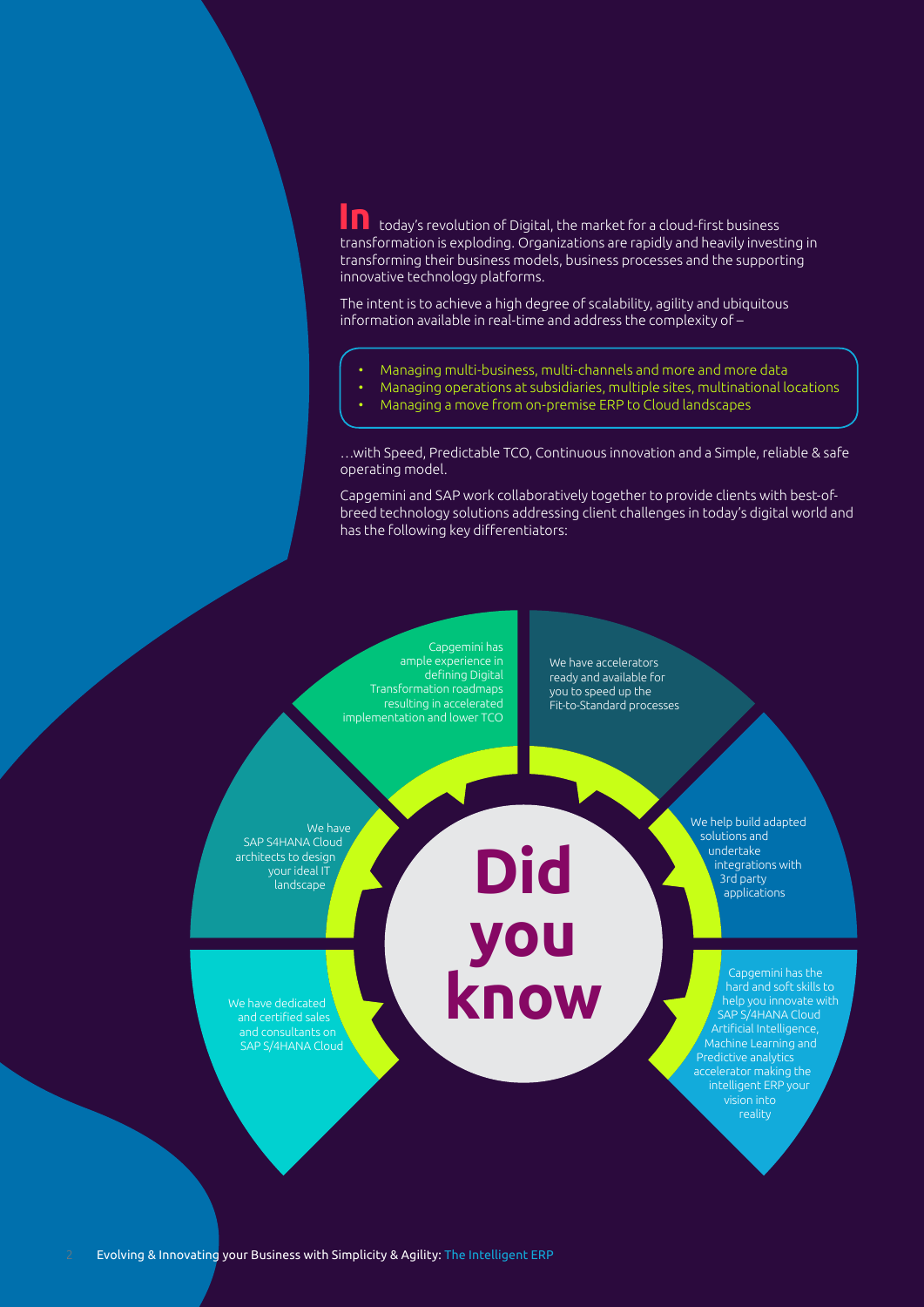# Our Expertise

- Business Process Consulting
- (Co)Development on Business Needs for Custom and Cutting-edge solutions
- Accelerators and processes around Procure to Pay, Order to Cash, Plan to Product
- End to End processes for Finance support and more…

# Building Efficient & Effective Solutions to Profitability!



#### **Professional Services**

- Oversee Profitable Projects
- Execute Project Profitably
- Ensure Successful, Repeatable Projects
- Leave No Billable Item Behind
- Shared Services as a Service (BPO)
- Machine learning plays

#### **Component Manufacturing** • Streamline

- manufacturing processes
- Increase operational efficiency and customer service
- Resolve problems faster
- Make better decisions and get
	- faster ROI
- Standard BackOffice • Finance led ERP

**Administrative ERP Scenarios** • Financial Planning and Analysis • Accounting & Financial Close • Treasury Management • Financial Operations • Governance, Risk and Compliance • Unique Front Office

## **2-Tier ERP and M&A**

- Acquisitions and Future Divestitures • "In House Start-Ups"
- New Business Units and Subsidiaries
- Organic Growth of Existing Subs
- Joint Ventures



#### **Business Model transformation**

- Greenfield
- Digital & LOB
- Start-over
- (ECC to S4HC)

SAP S/4HANA Cloud streamlines and automates best practice business processes while delivering continuous innovation without disruption.

It provides added value innovative features embedded in SAP S/4HANA Cloud such as: -

- **• Co-Pilot as Digital Assistant**
- **• Automation through Artificial Intelligence and Machine Learning**
- **• Predictive analytics to support real-time decision making**
- **• Platform intelligence leveraging SAP HANA and SAP Leonardo**

What Capgemini brings to you to unleash the power of the Intelligent ERP:

- **• Strong experience of SAP S/4HANA implementations (migration, greenfield) and Cloud integrations & deployment**
- **• A Centre of Excellence with more than 450 SAP S/4HANA & Cloud experts**
- **• Functional Expertise Strategy & Architecture, Finance, Logistics & Supply Chain, Manufacturing, Procurement**
- **• Industry expertise High Tech, Manufacturing, Automotive, Retail, Life sciences, Energy & Utilities**
- **• Cognitive expertise Process Automation, Predictive Business, Data Science**

... fully mobilized to drive a complete IT & business transformation

3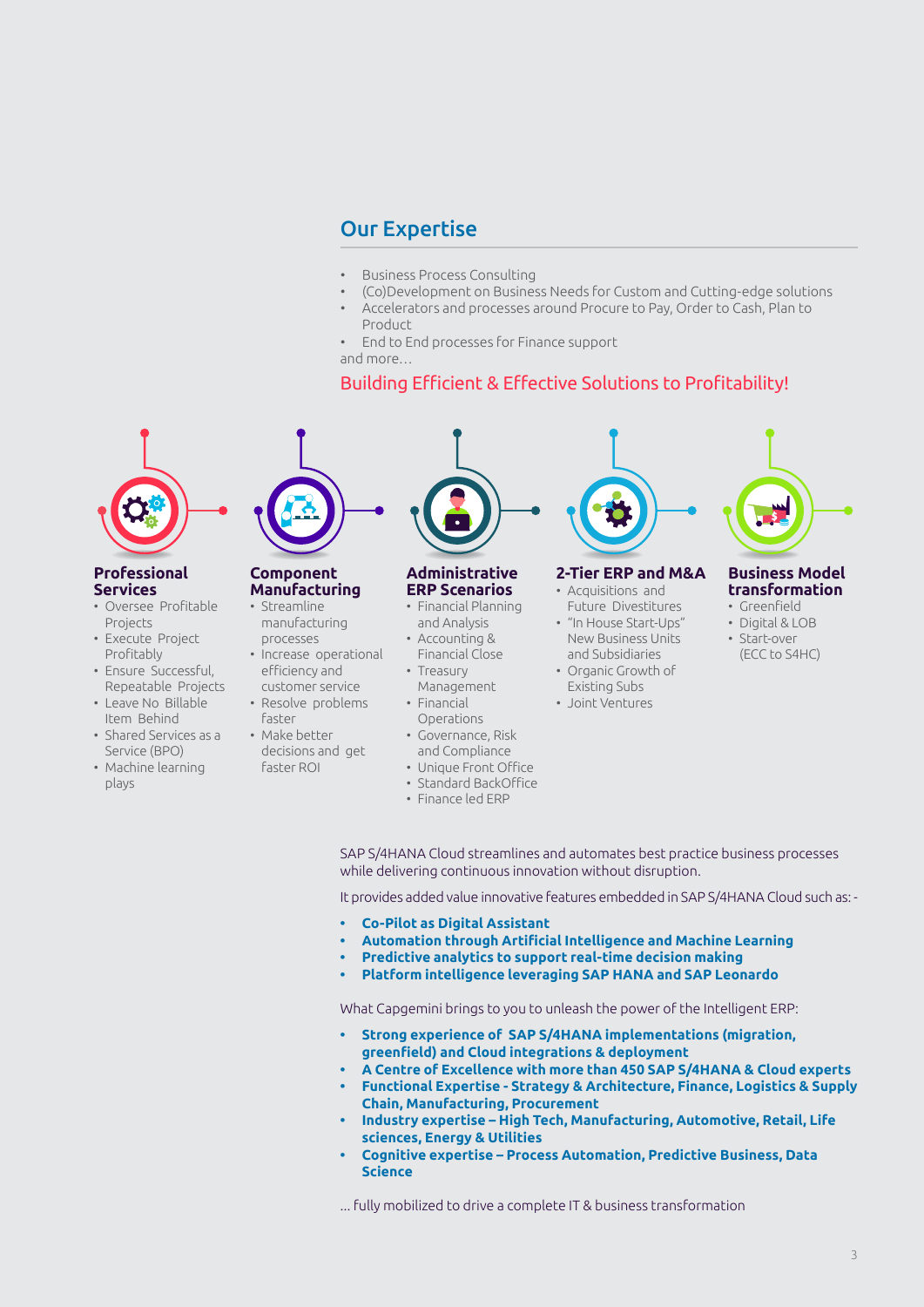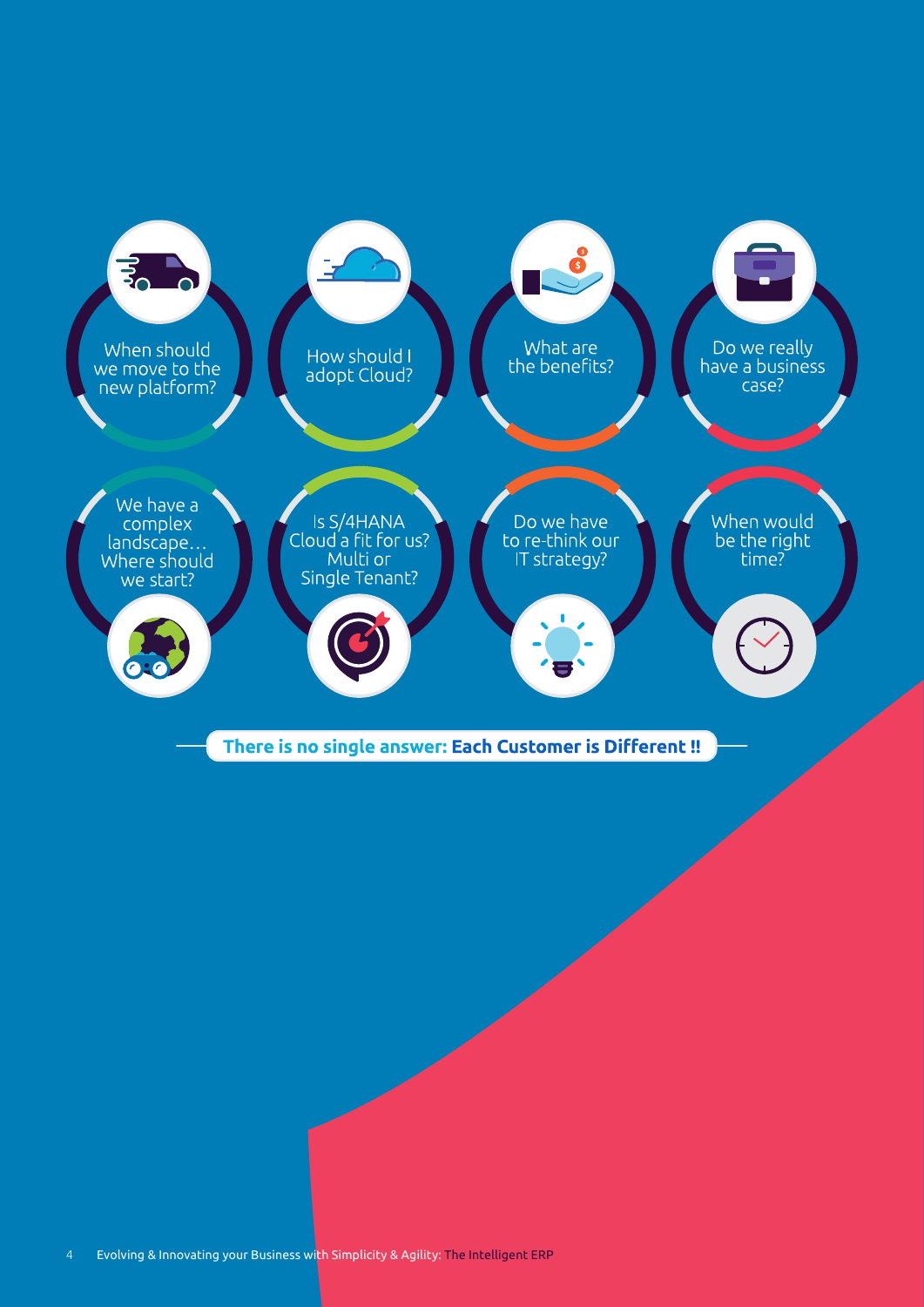# Your journey with Capgemini